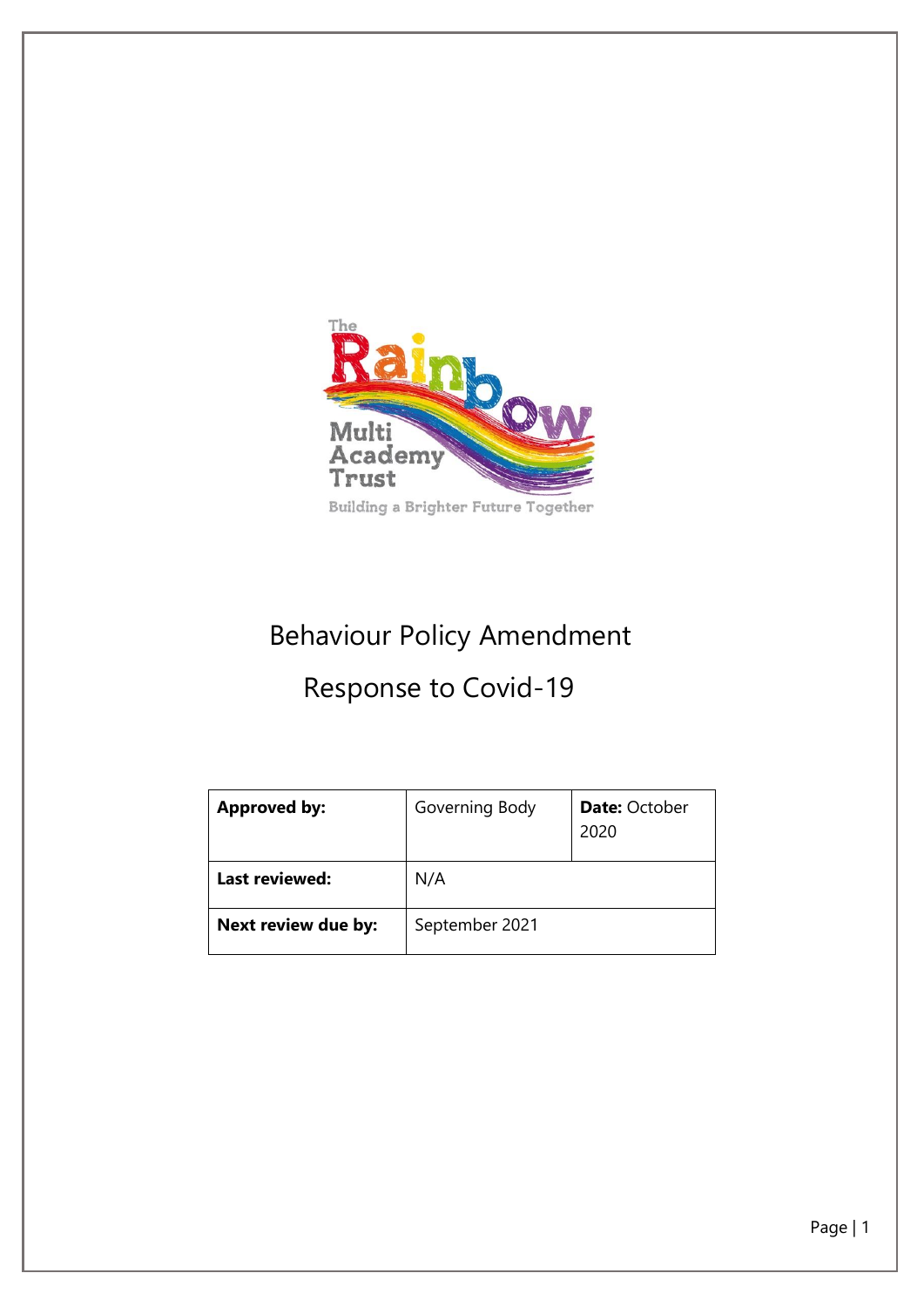The Rainbow Multi Academy Trust has reviewed Annex A (Behaviour Principles) of the Planning Guidance for Primary Schools issued by the Department of Education.

#### **Context**

We want our school community to feel safe, calm and re-assured, and to know that it will be okay to come back to school. We are have created an environment that is and feels physically and emotionally safe for all of us.

We want the children to feel excited and happy coming into school and we want them to know that we are genuinely delighted to be able to see them again.

We will continue to provide an inclusive environment in which the children feel surrounded by support, and know that they can rely on all the adults around them to be positively reinforcing the same messages to create these warm, welcoming feelings of care and nurture when we cannot touch and need to keep a safe distance.

We will focus primarily on meeting the social and emotional needs of our pupils and on their readiness to learn skills.

This amendment is to be read in conjunction with our own published Behaviour Policy. We continue to follow our behaviour policies in terms of promoting and rewarding positive behaviour.

All children and staff have experienced trauma and loss since the beginning of this current pandemic (COVID-19). There has been significant loss of routines, structure, opportunities and freedom. Relationships, friendships and social interaction have been significantly affected. For some children and staff, this could trigger a trauma response.

The return to school for some of our children could also induce feelings of stress, due to the new routines and changed environment. Many may experience separation anxiety, due to the prolonged period at home with their parents.

All staff in schools need to be aware of this and adapt our responses accordingly. We will need to constantly model and coach around these new expectations, behaviours and routines, and always reassure and reframe any negative perceptions.

Where possible and within the limitation of the COVID secure school environment, staff will use the PACE approach.

**Playful** – create an environment where children and adults can be playful.

**Acceptance** - acceptance of the individual child while providing him/her with the comforting and containment needed to explore their own feelings.

**Curiosity** – Reflect on their world, use conversation openers such as, "I wonder…"

**Empathy** – using a sense of unconditional positive regard for the child.

We know that all behaviour is communication and when we are seeing behaviours indicative of a stress/trauma response (such as increased irritability, activity, withdrawal, non-compliance, all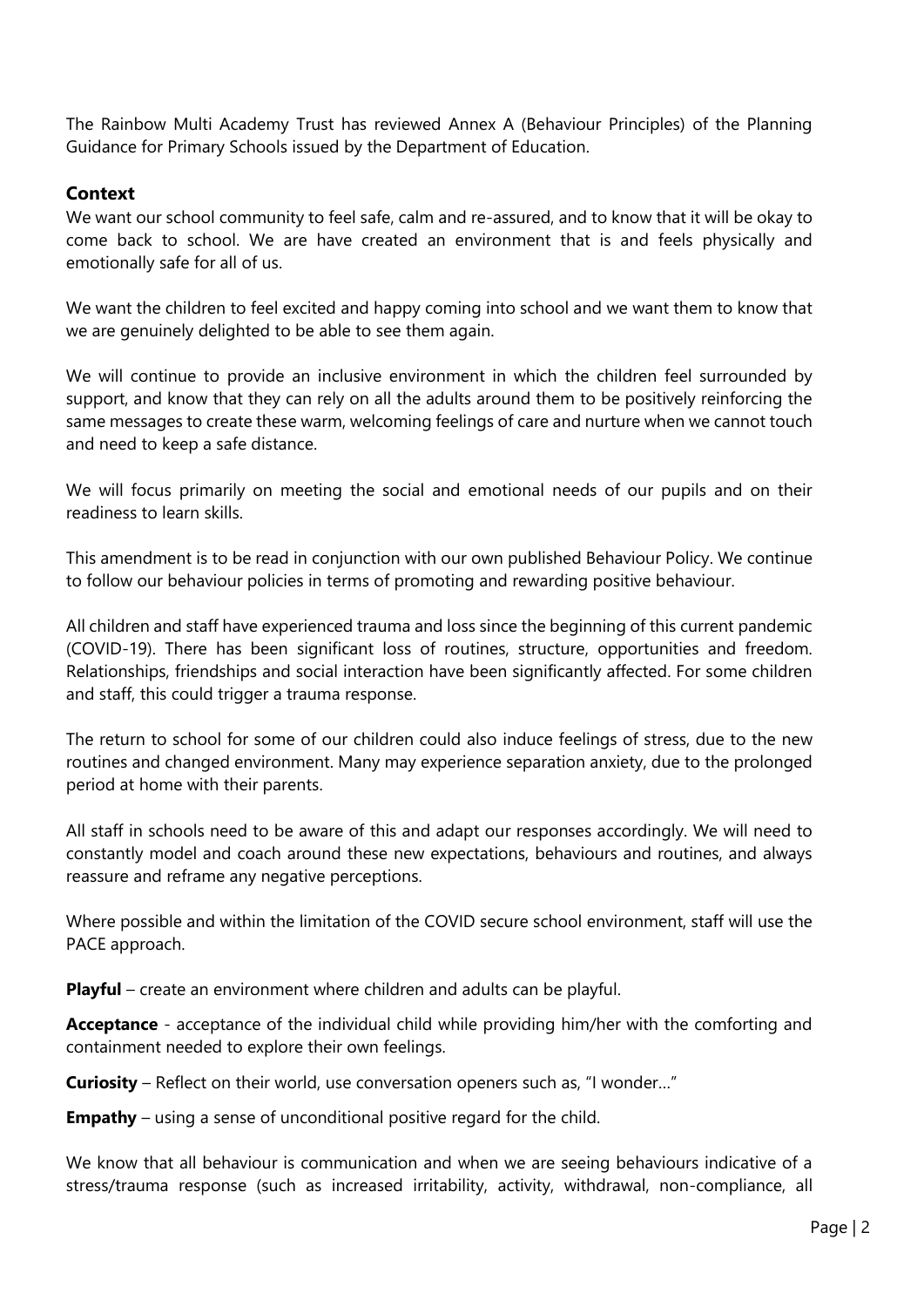attention needing behaviours), we should always be using the **PACE** approach to label, acknowledge and validate the feelings and behaviours we are seeing and the possible reasons for those.

We ask all staff to then seek to reframe and reinforce the positive behaviours we wish to see, leading by example at all times.

#### **Complex and unsafe behaviours**

Challenging, complex and unsafe behaviours ("behaviours of concern") are an indicator that children need support to be included in our schools.

Complex and unsafe behaviours involve a very small proportion of children.

#### **As some of the strategies we use for de-escalation and to support positive behaviour cannot be used in the current circumstances (COVID -19 ), an individual risk assessment will be made for a child where the risk of complex unsafe behaviour is likely.**

Such unsafe behaviours include:

- Spitting, licking and biting
- Physical aggression involving skin to skin contact
- Absconding
- Serious emotional distress caused by the need to maintain social distancing

This may include pupils:

- who have an individual behaviour or communication plan
- where the school deems it to be necessary due to behaviour of the pupil before the COVID-19 pandemic.

The risk assessment will be discussed and agreed with parents prior to returning to school. Where it is deemed that a child is too high a risk to come into school and keep themselves and others safe, the school will work with the parents and child to support a gradual transition into school at an appropriate time when routines have been established at school.

It is important to note that children's engagement in behaviours of concern can change over time.

#### **Principles underpinning our approach**

Strategies and interventions to support children's positive behaviour development reflect The Rainbow Multi Academy Trust's goal of safe inclusion for all children, and the following principles:

- All behaviour has a purpose.
- Our behaviour interventions will build on a child's strengths to support them to meet that purpose in a safe and respectful way.
- Behaviour arises within the context of a child's development, their environment, their family experiences and social settings. Behaviour interventions will recognise and seek to influence the social, family and environmental factors around the child.
- Behaviour is learnt over time. Children will be supported to learn and practice new positive behaviours over time.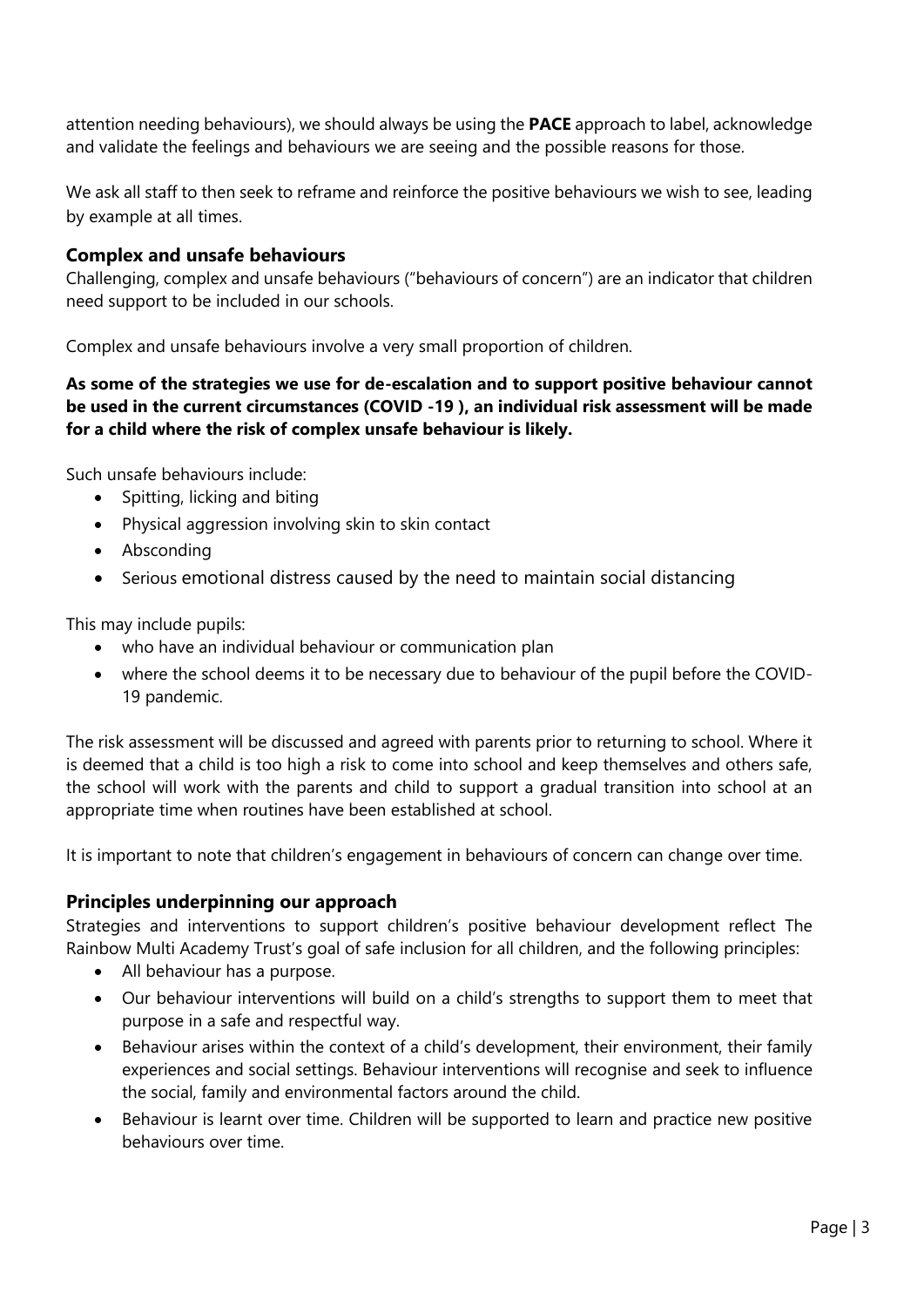• Parents, care givers, family members, community members, peers and professionals influence children's behavioural development. They are key partners in supporting positive behavioural change.

#### **Reasonable Adjustments**

Please be aware that the following reasonable adjustments have been made in addition to our Behaviour Policy and will take effect from 1st September 2020 until the end of this academic year.

#### **All staff are expected to teach and model the new behaviour expectations using the PACE approach and to support positive behaviour in line with our stated principles.**

If pupils display any of the following behaviours, Parents / Carers will be contacted and the provision and approach discussed. Where we are unable to reduce the impact and risk of the behaviour the indicated sanction will be used.

| <b>Behaviour</b>                | <b>Action</b>                 | <b>Sanction</b>                 |
|---------------------------------|-------------------------------|---------------------------------|
| Not following school            | Adults to model and more      | Should this become persistent,  |
| instructions on hygiene, such   | closely supervise.            | the pupil will be sent home for |
| as handwashing and sanitising   | Parents informed and          | the rest of the day and a fixed |
|                                 | provision and approach        | term exclusion letter issued.   |
|                                 | discussed                     | A behaviour risk assessment     |
|                                 |                               | will be undertaken which may    |
|                                 |                               | indicate that it would not be   |
|                                 |                               | safe for the child to be in     |
|                                 |                               | school                          |
| Running away from adults to     | Adults to explain the         | Should this become persistent,  |
| access out of bounds areas,     | reasoning and de-escalate     | the pupil will sent home for    |
| including those areas of        | using appropriate strategies. | the rest of the day and a fixed |
| school that will be temporarily | Parents informed and          | term exclusion letter issued. A |
| prohibited in light of the      | provision and approach        | behaviour risk assessment will  |
| current circumstances           | discussed                     | be undertaken which may         |
|                                 |                               | indicate that it would not be   |
|                                 |                               | safe for the child to be in     |
|                                 |                               | school                          |
| Not following designated        | Adults model correct          | Should this become persistent,  |
| routes around school            | movement around the school.   | the pupil will sent home for    |
|                                 | Parents informed and          | the rest of the day and a fixed |
|                                 | provision and approach        | term exclusion letter issued.   |
|                                 | discussed                     |                                 |
| Spitting at others,             | Remove other children and     | Pupil sent home for rest of     |
| licking and or biting others.   | adults to a safe distance.    | day and a fixed term exclusion  |
| Physical aggression involving   | Parents informed and          | letter issued                   |
| skin to skin contact            | provision and approach        | If persistent behaviour a risk  |
|                                 | discussed                     | assessment will be undertaken   |
|                                 |                               | which may indicate that it      |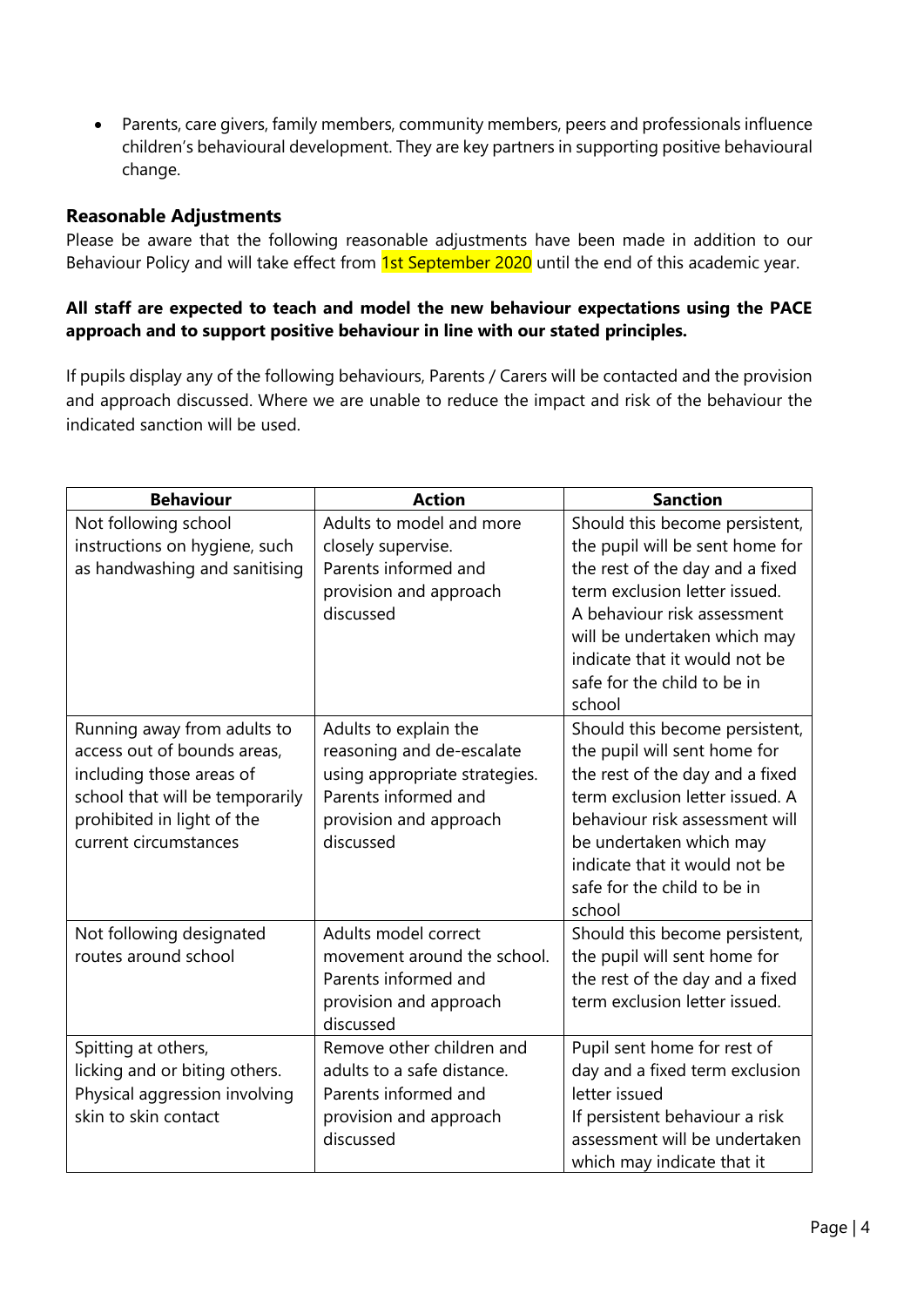|                                | Contact the parents of the    | would not be safe for the child |
|--------------------------------|-------------------------------|---------------------------------|
|                                | child and the child who has   | to be in school                 |
|                                | been spat at.                 |                                 |
| Deliberately coughing in the   | Remove other children and     | Pupil sent home for rest of     |
| direction of other pupils      | adults to a safe distance.    | day and a fixed term exclusion  |
| and/or adults                  | Parents informed and          | letter issued.                  |
|                                | provision and approach        | If persistent behaviour a risk  |
|                                | discussed                     | assessment will be undertaken   |
|                                | Contact the parents of the    | which may indicate that it      |
|                                | child and the child who has   | would not be safe for the child |
|                                | been coughed at.              | to be in school                 |
| Deliberately making any        | Explain to the child why what | Should this become persistent   |
| inappropriate and insensitive  | they have done is             | the pupil will sent home for    |
| comments or displaying         | inappropriate.                | rest of day and a fixed term    |
| insensitive behaviours linked  | Parents informed and          | exclusion letter issued.        |
| to the Covid-19 pandemic. For  | provision and approach        |                                 |
| example, a pupil saying, "Your | discussed                     |                                 |
| mum has coronavirus."          | Speak to the child who has    |                                 |
|                                | been affected.                |                                 |
|                                | Contact their parents.        |                                 |

#### **Parent/Carer agreement**

In returning your child to school Parents/Carers are confirming that:

- they have read the school's Behaviour policy and this amendment which comes into effect from the 1st September 2020.
- they understand that if their child displays the behaviours detailed in the amendment that they will be contacted and that where The Rainbow Multi Academy Trust is unable to reduce the impact and risk of the behaviour the indicated sanction will be used.
- they will be fully supportive of these reasonable adjustments which have been made to protect the pupils and staff at the school.